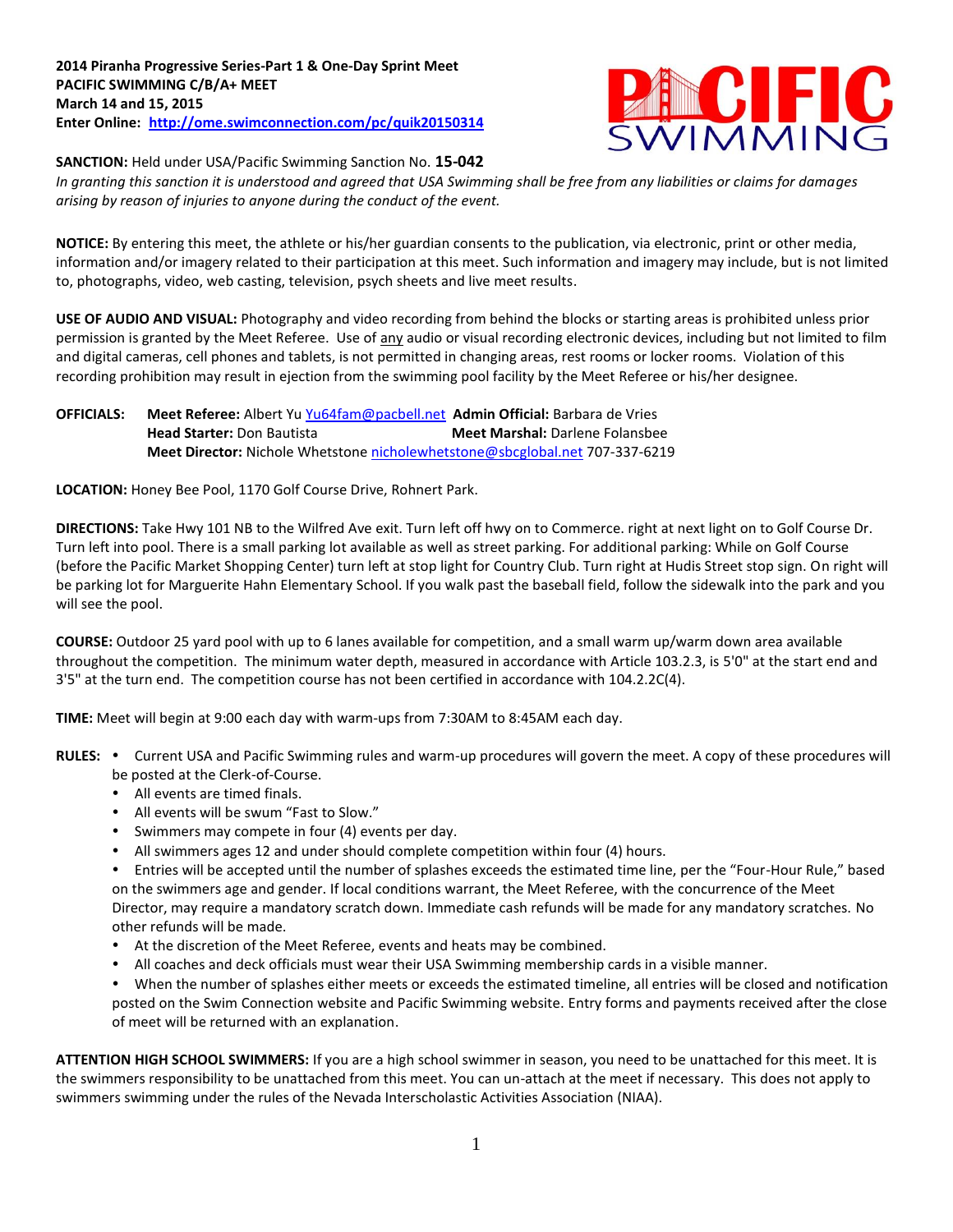**UNACCOMPANIED SWIMMERS:** Any USA-S athlete-member competing at the meet must be accompanied by a USA Swimming member-coach for the purposes of athlete supervision during warm-up, competition and warm-down. If a coach-member of the athlete's USA-S Club does not attend the meet to serve in said supervisory capacity, it is the responsibility of the swimmer or the swimmer's legal guardian to arrange for supervision by a USA-S member-coach. The Meet Director or Meet Referee may assist the swimmer in making arrangements for such supervision; however, it is recommended that such arrangements be made in advance of the meet by the athlete's USA-S Club Member-Coach.

**RACING STARTS:** Swimmers must be certified by a USA-S member-coach as being proficient in performing a racing start, or must start the race in the water**.** It is the responsibility of the swimmer or the swimmer's legal guardian to ensure compliance with this requirement.

RESTRICTIONS: . Smoking and the use of other tobacco products is prohibited on the pool deck, in the locker rooms, in spectator

- seating or standing areas and in all areas used by swimmers, during the meet and during warm-up periods.
- Sale and use of alcoholic beverages is prohibited in all areas of the meet venue.
- No glass containers are allowed in the meet venue.
- No propane heater is permitted except for snack bar/meet operations. All shelters must be properly secured.
- Changing into or out of swimsuits other than in locker rooms or other designated areas is prohibited.

 Destructive devices, to include but not limited to, explosive devices and equipment, firearms (open or concealed), blades, knives, mace, stun guns and blunt objects are strictly prohibited in the swimming facility and its surrounding areas. If observed, the Meet Referee or his/her designee may ask that these devices be stored safely away from the public or removed from the facility. Noncompliance may result in the reporting to law enforcement authorities and ejection from the facility. Law enforcement officers (LEO) are exempt per applicable laws.

**NO** pets on deck, other than service assistance animals.

**ELIGIBILITY:** Swimmers must be current members of USA-S and enter their name and registration number on the meet entry card as they are shown on their Registration Card. If this is not done, it may be difficult to match the swimmer with the registration and times database. The meet host will check all swimmer registrations against the SWIMS database and if not found to be registered, the Meet Director shall accept the registration at the meet (a \$10 surcharge will be added to the regular registration fee). Duplicate registrations will be refunded by mail.

 Entry times submitted for this meet will be checked against a computer database and may be changed in accordance with Pacific Swimming Entry Time Verification Procedures.

 Swimmers in the "A" Division must have met at least the USA-S motivational "A" time standard. Swimmers in the "B" division must have met at least a "B" minimum time standard. All entry times slower than the "B" time standard will be in the "C" Division.

Entries with "NO TIME" will be **ACCEPTED.**

 Disabled swimmers are welcome to attend this meet and should contact the Meet Director or Meet Referee regarding any special accommodations on entry times and seeding per Pacific Swimming policy.

 Swimmers 19 years of age and over may compete in the meet for time only, no awards. Such swimmers must have met standards for the 17-18 age group.

The swimmer's age will be the age of the swimmer on the first day of the meet.

**ENTRY FEES:** \$4.00 per event plus an \$8.00 participation fee per swimmer. Entries will be rejected if payment is not included with the entry cards or when requested to submit said payment prior to the closing of entry registration.

**ONLINE ENTRIES:** To enter online go **<http://ome.swimconnection.com/pc/quik20150314>** to receive an immediate entry confirmation. This method requires payment by credit card. Swim Connection, LLC charges a processing fee for this service, equal to \$1 per swimmer plus 5% of the total Entry Fees. Please note that the processing fee is a separate fee from the Entry Fees. If you do not wish to pay the processing fee, enter the meet using a mail entry. **Entering online is a convenience, is completely voluntary, and is in no way required or expected of a swimmer by Pacific Swimming.** Online entries will be accepted through **Wednesday, 11:59 p.m., March 04, 2015.** 

**MAILED OR HAND DELIVERED ENTRIES**: Entries must be on the attached consolidated entry form. Forms must be filled out completely and printed clearly with swimmers best time. Entries must be postmarked by **midnight, Saturday, February 28, 2015** or hand delivered by **6:30 p.m. Wednesday, March 4, 2015**. No late entries will be accepted. No refunds will be made, except mandatory scratch downs. Requests for confirmation of receipt of entries should include a self-addressed envelope.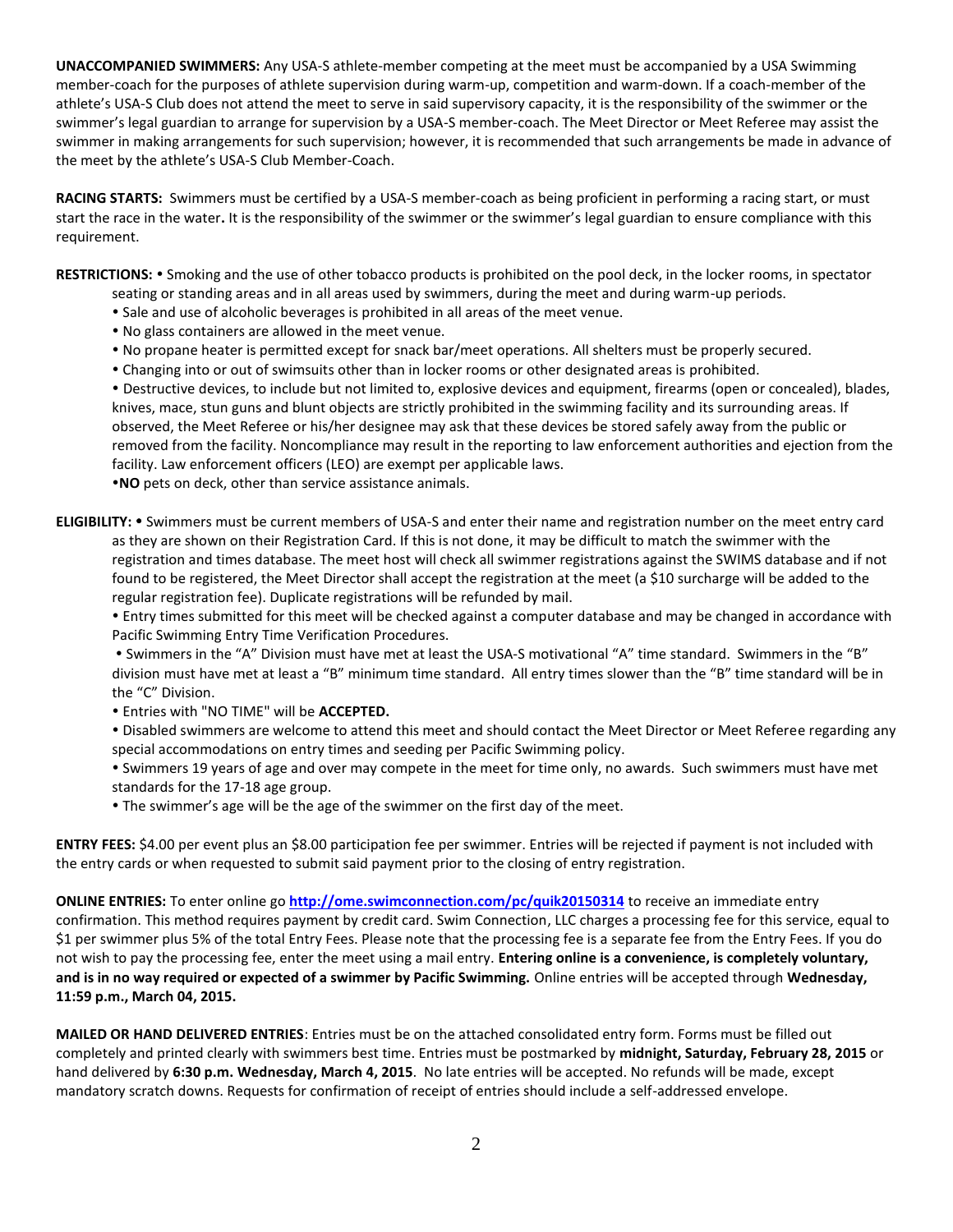\*\*\*Note: Swimmers who falsify their entry form by listing a team to which they are not legitimately associated will be rejected from the meet. Furthermore, entry fees will not be refunded and they may be referred to the Pacific Swimming Review Committee for disciplinary action.

**CHECK-IN:** The meet will be deck seeded. Swimmers must check-in at the Clerk-of-Course. Close of check-in for all individual events shall be no more than 60 minutes before the estimated time of the start of the first heat of the event. No event shall be closed more than 30 minutes before the scheduled start of the session. Swimmers who do not check in will not be seeded and will not be allowed to compete in that event.

**SCRATCHES:** Any swimmers not reporting for or competing in an individual timed final event shall not be penalized. Swimmers who must withdraw from an event after it is seeded are requested to inform the referee immediately.

AWARDS: Awards will be given for 1<sup>st</sup> - 8<sup>th</sup> place in the "A," "B" and "C" divisions, for each event and age group (8&U, 9-10, and 11-12, 13-14, 15-16, 17-18.) The 10 & Under individual events will be swum as combined events with awards given for each separate age group (8 & under, 9-10). The 11 & Over individual events will be swum in combined events with awards given for each separate age group (11-12, 13-14, 15-16, 17-18). "A" medals will be awarded for new "A" times achieved by swimmers in divisions "B" and "C" regardless of the place achieved in the event.

Awards must be picked up on Sunday by a team's coach or team representative. Awards will not be mailed. Awards that are not picked up at the meet (only for Zone 3 teams) will be available at the next Zone 3 Board Meeting. Non Zone 3 teams and unattached swimmers must coordinate with the awards desk for pick up and/or delivery of awards. For those awards not picked up, pre-paid envelopes must be provided. Awards will NOT be individually distributed throughout the meet.

**ADMISSION:** Free. A program will be available for \$5.00

**REFRESHMENTS:** A snack bar will be available throughout the competition. Coaches and working deck officials will be provided lunch. Hospitality will serve refreshments to timers and volunteers.

**MISCELLANEOUS:** No overnight parking is allowed. Facilities will not be provided after meet hours.

**MINIMUM OFFICIALS:** No more than 3 days after close of entries, meet management (Meet Director and/or Meet Referee) shall contact a representative from each team participating in the meet, and provide a preliminary inventory of the officials that team is required to provide for each session. Each team shall, by the start of the meet, provide to the Meet Director or designee a list of Officials who have agreed to represent that team during each session of the meet.

At the meet, meet management shall conduct an inventory of officials, and shall compare the number of swimmers entered in each session by each team with the number of officials present representing each team. If meet management certifies that a team has not provided sufficient officials for any session of the meet in accordance with the table below, excluding finals in a trials and finals meet, the team will be fined \$100 per missing official per session of the meet.

| Club swimmers entered in session                                                                                                                                                                                                                                                                                                                                                                                                                             | Trained and carded officials required* |  |  |  |  |  |  |
|--------------------------------------------------------------------------------------------------------------------------------------------------------------------------------------------------------------------------------------------------------------------------------------------------------------------------------------------------------------------------------------------------------------------------------------------------------------|----------------------------------------|--|--|--|--|--|--|
| $1 - 10$                                                                                                                                                                                                                                                                                                                                                                                                                                                     |                                        |  |  |  |  |  |  |
| 11-25                                                                                                                                                                                                                                                                                                                                                                                                                                                        |                                        |  |  |  |  |  |  |
| 26-50                                                                                                                                                                                                                                                                                                                                                                                                                                                        | 2                                      |  |  |  |  |  |  |
| $51 - 75$                                                                                                                                                                                                                                                                                                                                                                                                                                                    | 3                                      |  |  |  |  |  |  |
| 76-100                                                                                                                                                                                                                                                                                                                                                                                                                                                       | 4                                      |  |  |  |  |  |  |
| 100 or more                                                                                                                                                                                                                                                                                                                                                                                                                                                  | 5                                      |  |  |  |  |  |  |
| *Zone 3 will include assigned and working Colorado, Intermediary/ Chief<br>Timing Judge, and Computer operator in the count of officials for a session<br>although these positions are not carded. Zone 3 will accept Trainees in the<br>count of officials for a session, as long as they are carded. Teams may use<br>officials "borrowed" from other teams, or unattached officials at the meet who<br>agree, to fulfill their obligation under the rule. |                                        |  |  |  |  |  |  |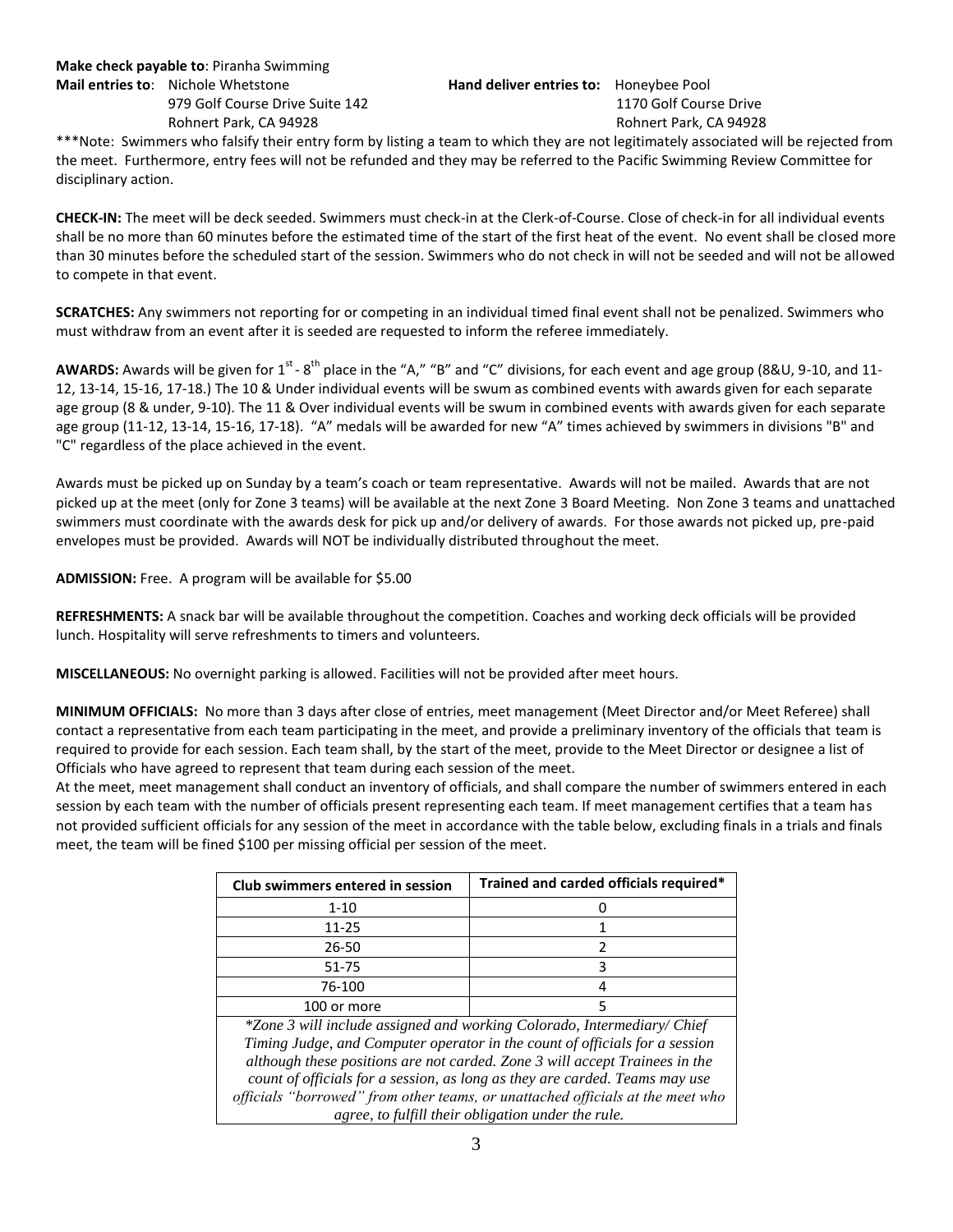|               | Saturday, March 14, 2015 |               | <b>Sunday, March 15, 2015</b> |                           |     |  |  |  |
|---------------|--------------------------|---------------|-------------------------------|---------------------------|-----|--|--|--|
| <b>EVENT#</b> | <b>EVENT</b>             | <b>EVENT#</b> | <b>EVENT#</b>                 | <b>EVENT</b>              |     |  |  |  |
| 1             | 10 & Under 100 Free      | 2             | 101                           | 10 & Under 100 IM         | 102 |  |  |  |
| 3             | 11 & Over 100 Free       | 4             | 103                           | 11 & Over 200 IM          | 104 |  |  |  |
| 5             | 10 & Under 25 Free       | 6             | 105                           | 10 & Under 50 Free        | 106 |  |  |  |
| 7             | 11 & Over 25 Free        | 8             | 107                           | 11 & Over 50 Free         | 108 |  |  |  |
| 9             | 10 & Under 50 Free       | 10            | 109                           | 10 & Under 100 Breast     | 110 |  |  |  |
| 11            | 11 & Over 50 Free        | 12            | 111                           | 11 & Over 100 Breast      | 112 |  |  |  |
| 13            | 10 & Under 200 Free      | 14            | 113                           | 10 & Under 50 Butterfly   | 114 |  |  |  |
| 15            | 11 & Over 200 Free       | 16            | 115                           | 11 & Over 50 Butterfly    | 116 |  |  |  |
| 17            | 10 & Under 500 Free      | 18            | 117                           | 10 & Under 100 Backstroke | 118 |  |  |  |
| 19            | 11 & Over 500 Free       | 20            | 119                           | 11 & Over 100 Backstroke  | 120 |  |  |  |

| <b>Sunday, March 15, 2015</b> |                            |               |  |  |  |  |  |  |  |
|-------------------------------|----------------------------|---------------|--|--|--|--|--|--|--|
| <b>EVENT#</b>                 | <b>EVENT</b>               | <b>EVENT#</b> |  |  |  |  |  |  |  |
| 101                           | 10 & Under 100 IM          | 102           |  |  |  |  |  |  |  |
| 103                           | 11 & Over 200 IM           | 104           |  |  |  |  |  |  |  |
| 105                           | 10 & Under 50 Free         | 106           |  |  |  |  |  |  |  |
| 107                           | 11 & Over 50 Free          | 108           |  |  |  |  |  |  |  |
| 109                           | 10 & Under 100 Breast      | 110           |  |  |  |  |  |  |  |
| 111                           | 11 & Over 100 Breast       | 112           |  |  |  |  |  |  |  |
| 113                           | 10 & Under 50 Butterfly    | 114           |  |  |  |  |  |  |  |
| 115                           | 11 & Over 50 Butterfly     | 116           |  |  |  |  |  |  |  |
| 117                           | 10 & Under 100 Backstroke  | 118           |  |  |  |  |  |  |  |
| 119                           | 11 & Over 100 Backstroke   | 120           |  |  |  |  |  |  |  |
| 121                           | 10 & Under 50 Breaststroke | 122           |  |  |  |  |  |  |  |
| 123                           | 11 & Over 50 Breaststroke  | 124           |  |  |  |  |  |  |  |
| 125                           | 10 & Under 100 Butterfly   | 126           |  |  |  |  |  |  |  |
| 127                           | 11 & Over 100 Butterfly    | 128           |  |  |  |  |  |  |  |
| 129                           | 10 & Under 50 Backstroke   | 130           |  |  |  |  |  |  |  |
| 131                           | 11 & Over 50 Backstroke    | 132           |  |  |  |  |  |  |  |
| 133                           | 10 & Under 100 Free        | 134           |  |  |  |  |  |  |  |
| 135                           | 11 & Over 100 Free         | 136           |  |  |  |  |  |  |  |